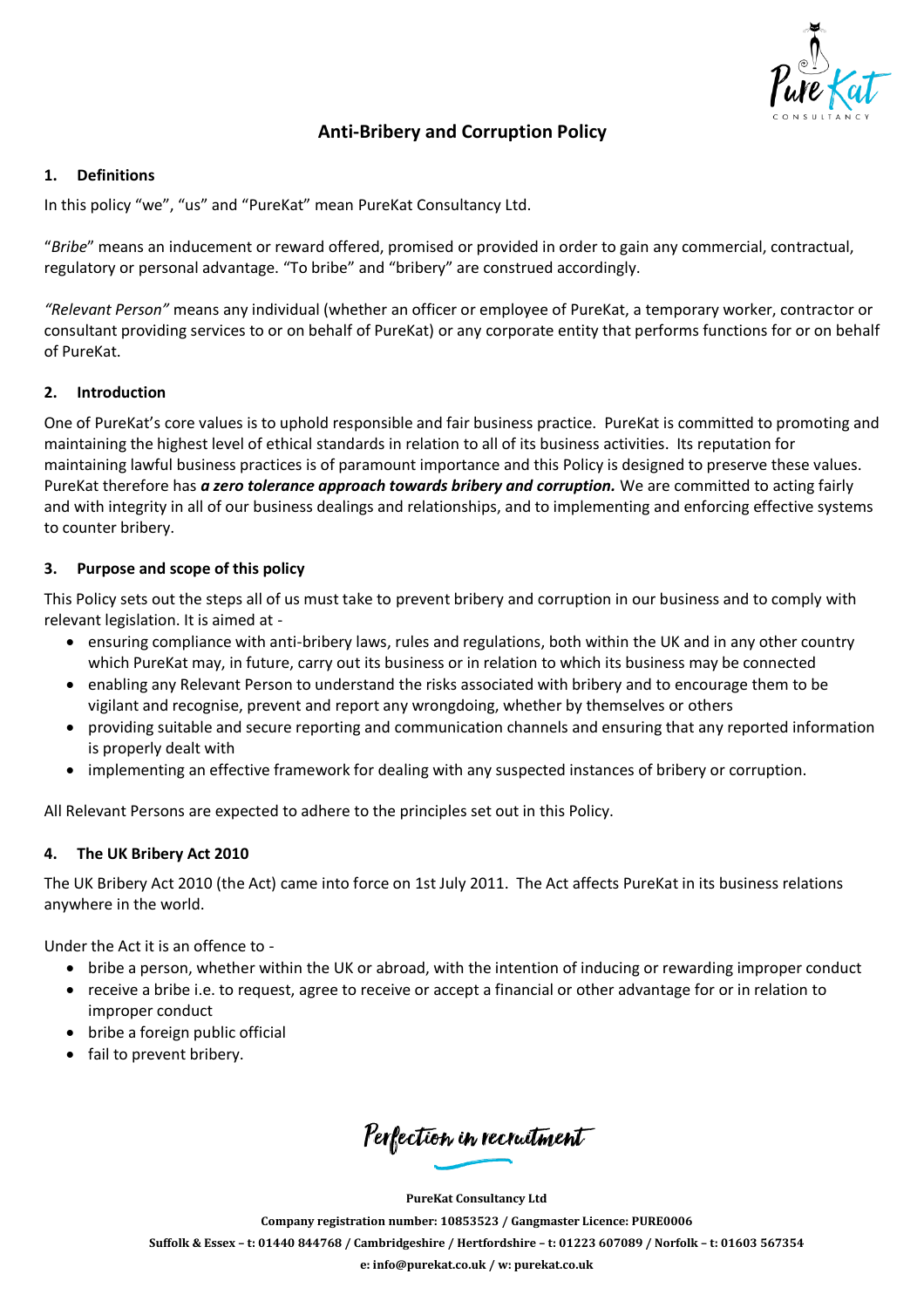

## **5. Risks of not acting with integrity**

Involvement in bribery or corruption carries many risks. Among them are -

- a company that pays or accepts bribes is not in control of its business and is at risk of blackmail
- if PureKat is found guilty of bribery, or even of failing to have adequate procedures in place to prevent bribery, it will be subject to unlimited fines
- any person found guilty of bribery will be subject to fines and/or imprisonment of up to 10 years
- a public exposure, or even allegation, of bribery would entail severe reputational damage. PureKat's banking or supply facilities could be withdrawn or be available on much less favourable terms, and PureKat could be blacklisted as an approved supplier in both public and private sectors
- the cost of our insurance cover could increase very significantly
- good people will not want to work for or with us.

## **6. Benefits of acting with integrity**

Equally, there are very clear benefits to acting ethically and with propriety. These include -

- increasing our chances of being chosen as a supplier in both the public and private sectors
- we remain in good standing with our banks and our own suppliers and they will want to keep doing business with us
- a business with high ethical standards is a good place to work
- it is a requirement of the REC Code of Professional Practice that we act with integrity at all times.

## **7. Policy statement**

All Relevant Persons are required at all times -

- not to commit an offence listed above at Section 4, The UK Bribery Act 2010, or any other offence
- to comply with the Act and any other anti-bribery and anti-corruption legislation that applies in any jurisdiction in any part of the world in which they or PureKat might conduct business
- to act honestly, responsibly and with integrity
- to safeguard and uphold PureKat's core values by operating in an ethical, professional and lawful manner at all times.

Bribery of any kind is strictly prohibited**.** Under no circumstances should any provision be made, money set aside or accounts created for the purposes of facilitating the payment or receipt of a bribe.

All Relevant Persons are expected to adhere strictly at all times to the guidelines set out in this Policy. If you are in doubt as to what might amount to bribery, or what might constitute a breach of this Policy, refer the matter to PureKat's Managing Director.

## **8. Gifts and Hospitality**

PureKat may occasionally provide gifts and/or hospitality to clients, customers, contractors, and suppliers. This is not prohibited by the Act provided certain requirements are met.

This Policy also covers the receipt of gifts, hospitality or expenses to ensure that any legitimate transactions are recorded and do not improperly affect the outcome of procurement, application or any other business transaction.

Perfection in recruitment

**PureKat Consultancy Ltd Company registration number: 10853523 / Gangmaster Licence: PURE0006** Suffolk & Essex - t: 01440 844768 / Cambridgeshire / Hertfordshire - t: 01223 607089 / Norfolk - t: 01603 567354 **e: [info@purekat.co.uk](mailto:info@purekat.co.uk) / w: purekat.co.uk**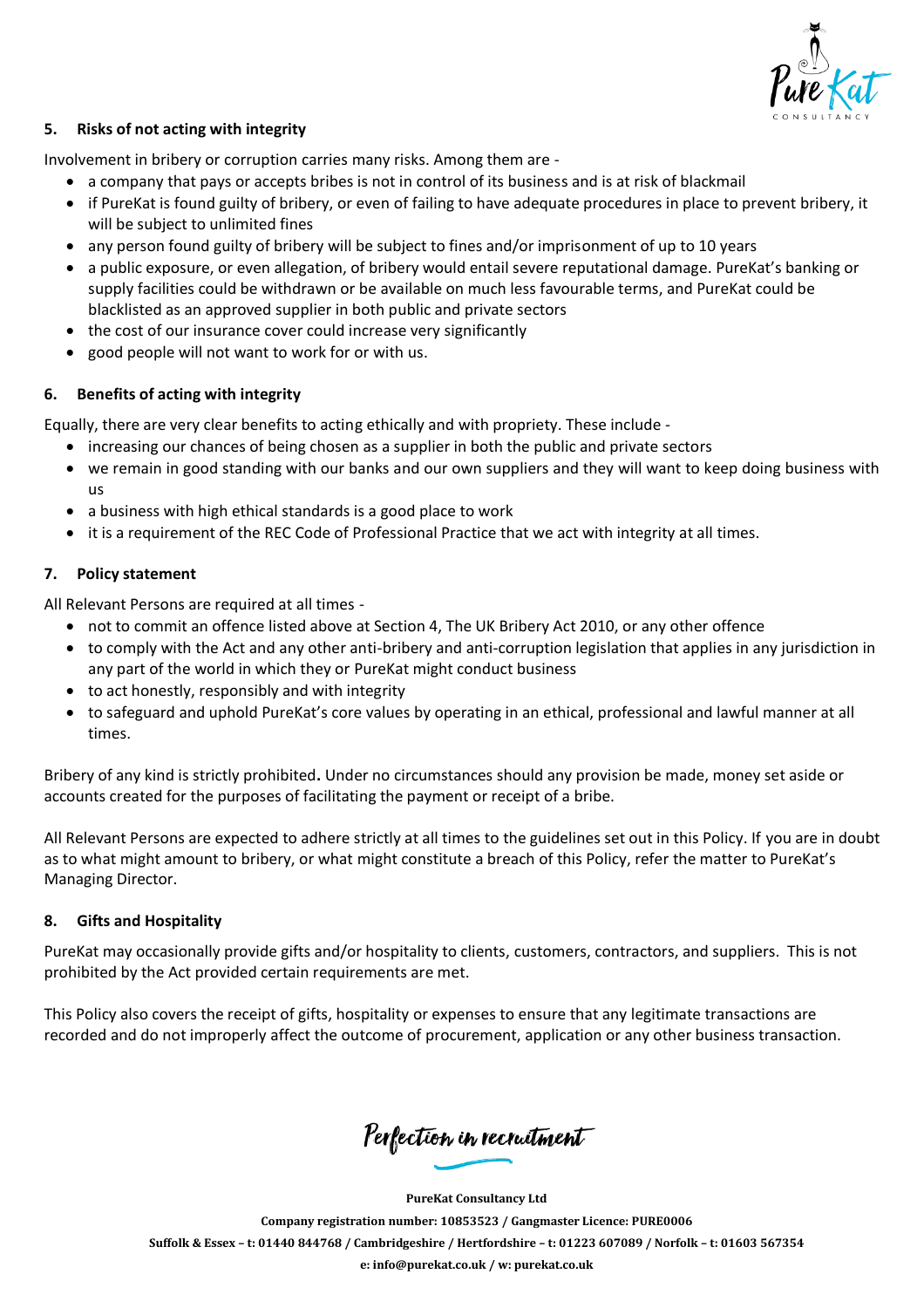

PureKat forbids any Relevant Person from soliciting any gift or hospitality in the course of his/her employment or engagement with PureKat or, if a corporate entity, for the duration of any contract between that corporate entity and PureKat.

PureKat forbids any Relevant Person from offering or receiving any gift or hospitality that is in breach of relevant law.

Conditions under which the receipt or provision of gifts, hospitality are acceptable -

- the gift is not made with the intention of influencing or rewarding the provision or retention of business or business advantage
- the gift is given in PureKat's name, not in the giver's personal name
- the gift does not include cash or a cash equivalent (such as gift vouchers)
- the gift is of an appropriate and reasonable type and value and given at an appropriate time
- the gift is given openly, not secretly
- the gift is approved in advance by PureKat's Managing Director
- details of all gifts and hospitality, made or received, that are permitted under this policy are recorded in a register maintained by PureKat's Managing Director.

In summary, it is not acceptable to give, promise to give, or offer a payment, gift or hospitality with the expectation or hope that a business advantage will be received, or to reward a business advantage already given. Neither is it acceptable to receive a payment, gift or hospitality from a third party that you know, or suspect, is offered or provided with the expectation that it will obtain a business advantage for them.

## **9. Facilitation payments**

Any payment or gift to a public official or other person to secure or accelerate the prompt or proper performance of a routine government procedure or process, otherwise known as a "facilitation payment", is also strictly prohibited by PureKat. Facilitation payments are not commonly paid in the UK but they are common in some other jurisdictions.

## **10. What are the indicators of bribery?**

Some common indicators of corruption are listed below. (This list is not exhaustive and there may well be others.) -

- payments are for abnormal amounts (e.g. commission), or made in an unusual way, e.g. normally a single payment is made in stages or through a bank account not previously used
- a process is bypassed e.g. approval or sign-off of terms, submission of tender documents, payments, or other commercial matters
- those whose job it is to monitor commercial processes within a company, (e.g. Internal Audit), may be prevented from or hindered in doing so
- individuals are secretive about certain matters or relationships and/or insist on dealing with them personally
- decisions are taken for which there is no clear rationale
- records are incomplete or missing.

## **11. Political contributions**

Be aware that such contributions can be (or be seen as) bribes in disguise. We do not donate to political parties. No individual is to make a donation stated to be, or which could be taken to be, on our behalf without the prior approval of PureKat's Managing Director.

You may, of course, make political donations in a personal capacity but please be sensitive to how such contributions could be perceived, especially by those who are aware of your connection with PureKat.

Perfection in recruitment

**PureKat Consultancy Ltd**

**Company registration number: 10853523 / Gangmaster Licence: PURE0006** Suffolk & Essex - t: 01440 844768 / Cambridgeshire / Hertfordshire - t: 01223 607089 / Norfolk - t: 01603 567354 **e: [info@purekat.co.uk](mailto:info@purekat.co.uk) / w: purekat.co.uk**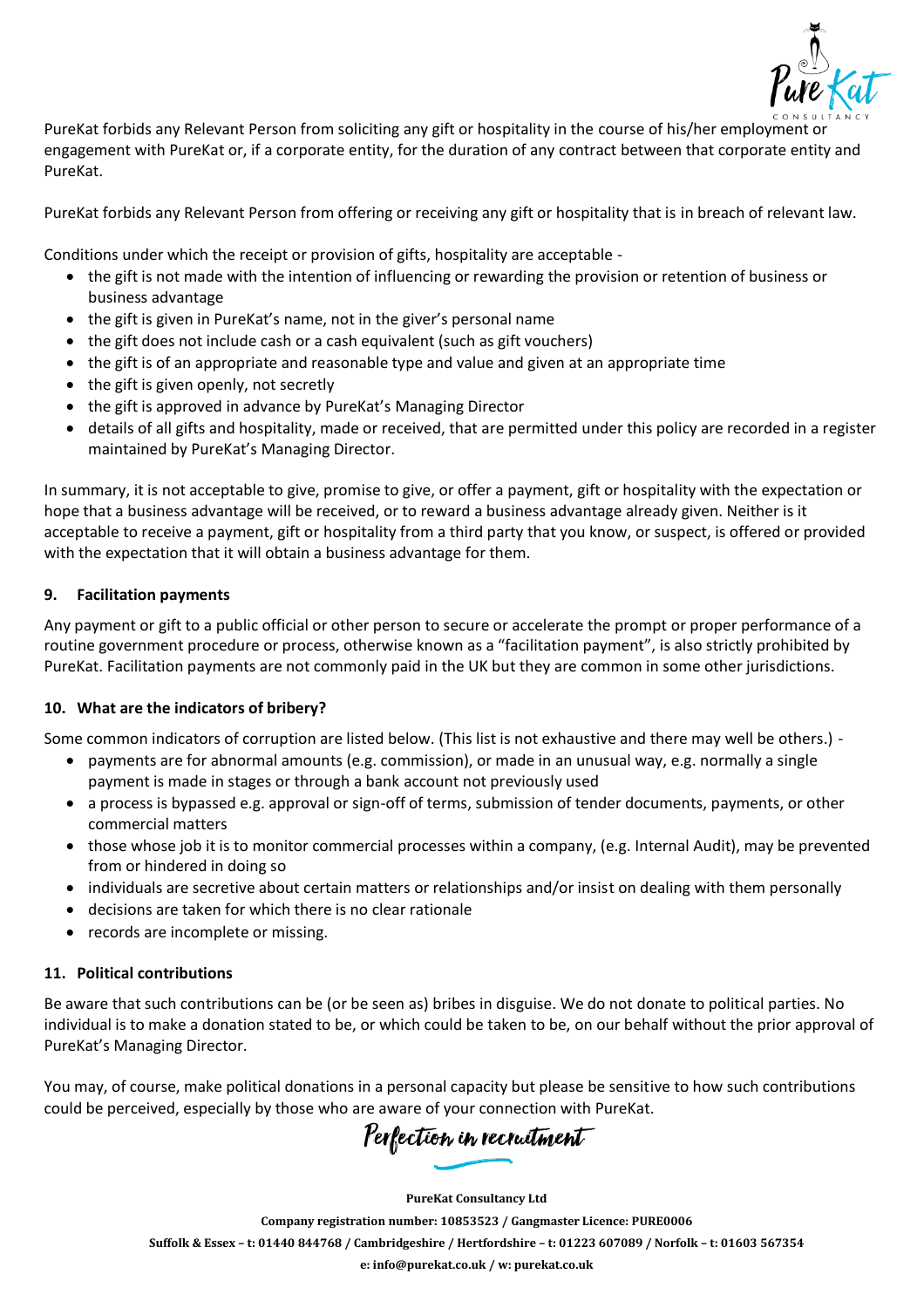

## **12. Charitable donations**

Bribes may even be disguised as charitable donations. For that reason, donations we make, e.g. sponsorship of charitable events, are approved by PureKat's Managing Director and recorded.

Whilst individuals may of course donate to charity, they should not do so on behalf of PureKat without prior approval from PureKat's Managing Director.

## **13. Local circumstances**

We understand that different parts of the world have different social and cultural customs. This does not affect PureKat's position at present as we do not do business outside the UK and we do not pay or accept bribes or act corruptly. However, subject to that position, we understand the need to be sensitive to local customs should we, in future, do business internationally. For example, there are cultures in which refusing (or even failing to offer) a gift is considered impolite, and could alienate a key contact. Should any such cases arise please refer to PureKat's Managing Director who will be responsible for establishing variations to this Policy.

## **14. Exceptional circumstances**

In some extreme and unlikely circumstances a payment is justifiable. If one of our people is faced with a threat to his or her personal safety or that of another person if a payment is not made, they should pay it without fear of recrimination. In such cases, however, PureKat's Managing Director must be contacted as soon as possible, and the payment and the circumstances in which it was made must be fully documented and reported.

## **15. Responsibility to report and the reporting procedure**

All Relevant Persons are contractually required to take whatever reasonable steps are necessary to ensure compliance with this Policy and to prevent, detect and report any suspected bribery or corruption. All Relevant Persons have a duty to prevent, detect and report any incident of bribery and any potential risks of bribery. If you know or suspect that any Relevant Person plans to –

- offer, promise or give a bribe
- request, agree to receive or accept a bribe

in connection with PureKat's business, you must disclose this to PureKat's Managing Director as quickly as possible to allow appropriate action to be taken promptly.

PureKat is committed to taking appropriate action against bribery and corruption. This may include reporting the matter to an appropriate external government department, regulatory agency or the police and/or taking internal disciplinary action against relevant employees and/or terminating contracts with Relevant Persons.

PureKat will keep your disclosure confidential during any investigation it undertakes to the extent that this is practical and appropriate in the circumstances. PureKat will support anyone who raises genuine concerns in good faith under this Policy, even if they turn out to be mistaken. PureKat is also committed to ensuring nobody suffers any detrimental treatment as a result of –

- refusing to take part in bribery or corruption
- reporting in good faith their suspicion that an actual or potential bribery or corruption offence has taken place. or may take place in the future

Perfection in recruitment

**PureKat Consultancy Ltd Company registration number: 10853523 / Gangmaster Licence: PURE0006** Suffolk & Essex - t: 01440 844768 / Cambridgeshire / Hertfordshire - t: 01223 607089 / Norfolk - t: 01603 567354 **e: [info@purekat.co.uk](mailto:info@purekat.co.uk) / w: purekat.co.uk**